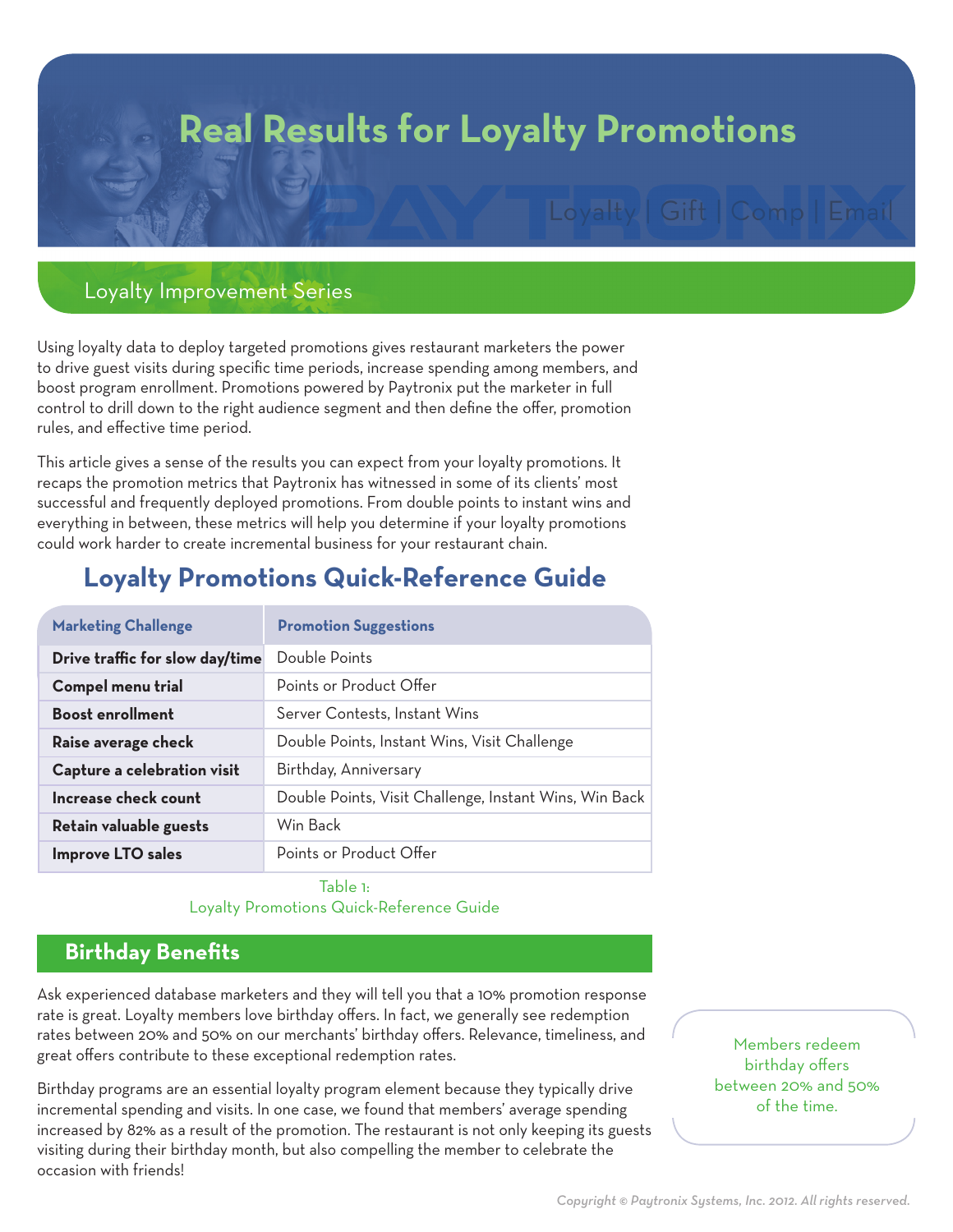# **Double-Points Promotions**

Next to birthday promotions, Paytronix Technical Consultants implement double-points promotions almost as frequently. Double points are popular because they are easy for members to understand and they produce excellent results. Restaurant marketers take advantage of giving members extra incentive to visit during slow day parts. In fact, some of our clients keep double-points promotions in place throughout the year during certain days of the week.

On average, double points increase visit rates by between 15% and 20% and spending by between 20% and 40%, as compared to a control group. In one case, a restaurant marketer was able to blow those averages out of the water when its members produced a 39% increase in member visits and a 58% increase in member spending on Mondays.

We examined one incredibly successful promotion that was used to compel trials of new menu categories. For a limited time, when guests ordered a new menu item, they earned enough bonus points to get them halfway to a free entrée. As a result, the merchant enjoyed a 200% increase in member spending, a 125% lift in registrations (registration is required to redeem a reward), and a 29% boost in gross sales.

# **Win-Back Campaigns**

Leverage guest loyalty data to deliver highly effective win-back campaigns. While some marketers believe that guests who have not visited in the past 90 days are unlikely to visit ever again, others believe that if guests have not visited in the past four weeks, they are lost forever. Either way you look at it, motivating a guest to come back for a visit is the first step toward compelling future frequent-visit behavior.

Win-back campaigns typically compel between 10% and 20% of lapsed members to visit at least one time during the promotional period. In one case, we found that members returning to redeem the offer spent 74% more, net of reward, than the chain's average check. Even better, about 50% of those guests returned to their previous visit rate and remained in the program for at least 10 more months.

These campaigns are profitable too. In the cases studied, we found that the merchant was getting about a 10x return on the offer being presented to members who had not visited in 90 days.

Double-points promos can drive 20–40% increase in member spend.

Win-back campaigns can provide a 10x return!

# **What Does "Net of Reward" Mean?**

Paytronix typically reports spending improvements in terms of how much the guest spends in a check, excluding the price of the reward. For example, if a check subtotal is \$50 and the guest redeems a \$10 reward, the amount spent, net of reward, would be \$40. If the chain's average check is \$30, the increase in amount spent, net of reward, would be calculated as follows:

|  | Check Subtotal:                                      | \$50 |     |                               |
|--|------------------------------------------------------|------|-----|-------------------------------|
|  | Reward Amount:<br>$\sim$                             | \$10 |     |                               |
|  | Spend Net of Reward:                                 | \$40 |     |                               |
|  | Spend Net of Reward - Average Check<br>Average Check |      | $=$ | Increase in Average Check     |
|  |                                                      |      |     |                               |
|  | $$40 - $30$<br>\$30                                  |      | =   | 33% Increase in Average Check |
|  |                                                      |      |     |                               |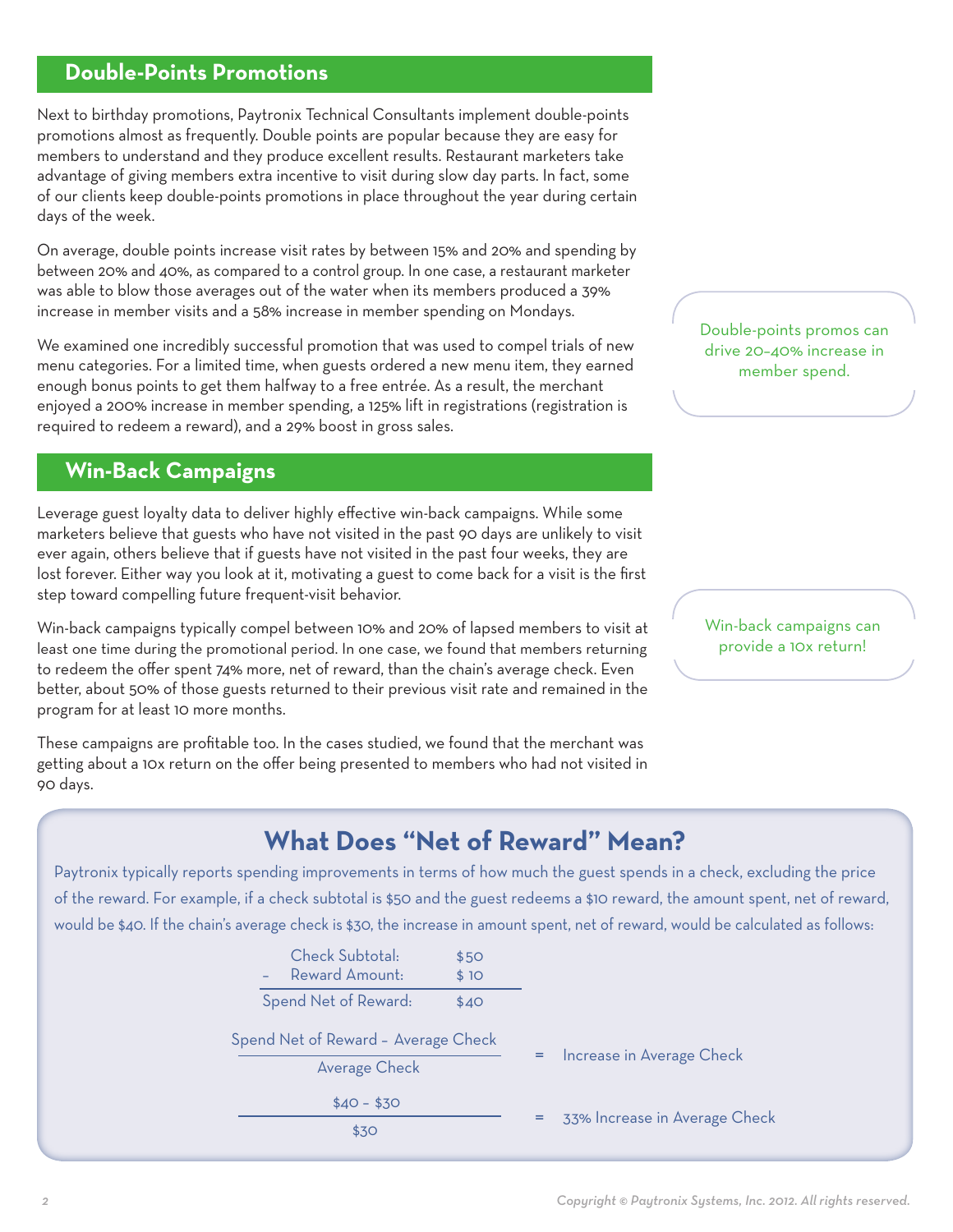## **Instant-Win Promotions**

Think about the number of people who purchase lottery tickets. Consumers love to have a chance to win.

When our merchants run instant-win promotions, they see a spike in member spending from 6% to more than 20%. In addition to this impact on spending behavior, more members join their programs during the promotion. When guests see members winning at the POS, curiosity and the desire to win compel them to join the program. In the cases we reviewed, enrollment rates surged by at least 20%.

To add another level of excitement to its loyalty program launch, one of our clients employed an instant-win promotion during the program's maiden month. Just about every member won something that was redeemable on a subsequent visit. Bounce-back offers like this keep the guests' visit momentum in high gear. The instant-win promotion added so much excitement to the program that the chain is already seeing 20% of its checks come from loyal members.

Table 2 presents an example of how odds can be assigned to reward types that are available within an instant-win promotion schema.

| Reward                | <b>Odds of Winning</b> | <b>Expiration Period</b> |
|-----------------------|------------------------|--------------------------|
| Free Entrée           | 5%                     | 7 Days                   |
| <b>Free Appetizer</b> | 10%                    | 7 Days                   |
| <b>Free Dessert</b>   | 15%                    | 7 Days                   |
| <b>Free Drink</b>     | 20%                    | 7 Days                   |
| \$1 Off               | 40%                    | 7 Days                   |

#### Table 2: Sample Instant-Win Schema

## **Visit-Challenge Promotions**

Opportunity abounds within the infrequent-visitor segment that exists on every restaurant's member roster. Our merchants have used visit-challenge promotions to boost the visit behavior among these occasional diners. As the name suggests, a "visit challenge" rewards members for meeting a specific visit requirement. Our merchants see guest visit rates increase between 20% and 50% during visit-challenge promotions.

In one case, the merchant was able to bolster the visit rate by 54% among its infrequent members. Plus, the behavior shift carried into the following month, as demonstrated by a substantial 31% increase in visits within the group.

## **Limited-Time Offers and New-Menu-Item Promotions**

In the case of limited-time offers (LTOs) the marketer's objective is to add interest and excitement to the restaurant's menu. Through loyalty promotions, the marketer can reach out to loyal guests with messages that further drive interest and excitement about LTO menu items. One of our merchants raves about how it saves thousands of dollars because it can segment its guest data into two member groups: those who have purchased a specific LTO in the past and those who have not. Armed with this information, the marketer simply sent a reminder message to those who had purchased that item in the past — driving full-priced

Challenging members to visit more frequently can boost visits by 50%.

Instant-win promotions can boost enrollment by 20%.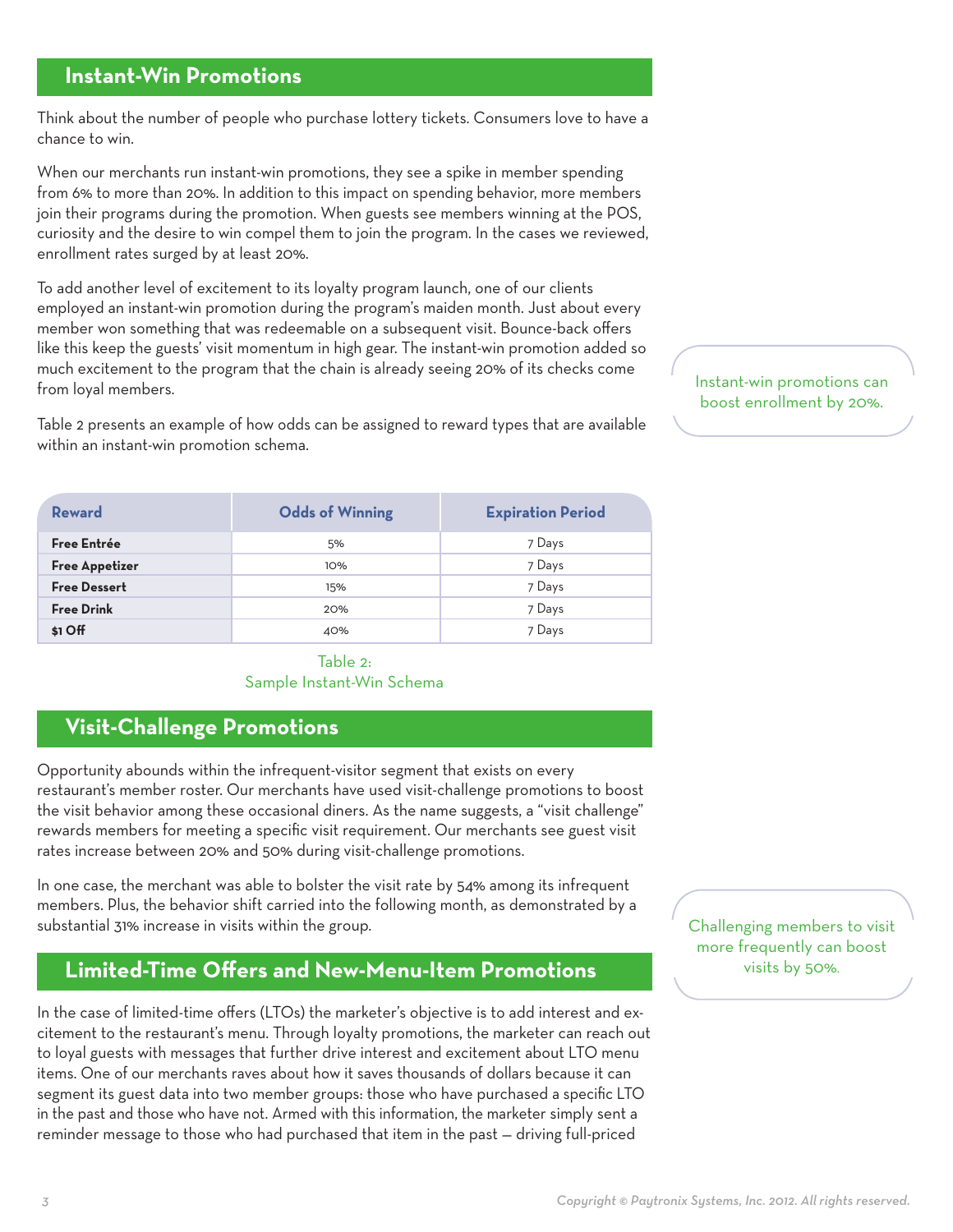sales. In fact, 17.6% of those members purchased the LTO. While at the same time, to compel trial, the marketer extended a special offer to those guests who had not purchased the item in the past. Before its loyalty program, this merchant would send coupons to everyone it could when the limited-time offer became available. Today, targeted LTO promotions drive more profitable sales.

In another case, a chain was able to quickly identify LTO menu items that should remain on the menu after the LTO period. By offering double points for the purchase of the LTO items, one in every nine of the menu items purchased by a loyalty member was in the LTO group. That's twice the adoption rate the chain experienced at any point prior to this promotion. After seeing the adoption behavior exhibited by its loyal guests, the chain's marketing group had complete confidence when selecting which menu items remained after the LTO.

When our clients run LTO promotions, they typically see traffic increase by more than 20%. ROI rates for this type of promotion vary wildly, from a low of 20% to a high of more than 100%, because of the various margins for the menu items available within the promotion.

# **Paytronix Helps with LTOs in Four Ways:**

- 1. Guest data improves message and offer relevance.
- 2. Guest data propels quicker, more insightful menu decisions.
- 3. One-to-one redemption rules control fraud/misuse.
- 4. Offering points instead of discounts improves ROI.

# **Bolstering Promotion Results**

#### *Improve your promotions by considering these key tips:*

- *•* **Plan Ahead.** Add your loyalty promotions to your annual marketing calendar. Plan enough time before a promotion's launch to test its functionality across your POS platforms and within the Paytronix tool set.
- *•* **Create Useful Guest Segments.** Keep in mind the behavior you are attempting to change with the promotion and then segment your guest base accordingly. For example, segment guest data by historical frequency and then deliver unique offers to each segment. For some segments, a simple reminder will compel a visit, whereas lower-frequency guests may not change their behavior until a rich enough offer is presented to them.
- *•* **Develop Relevant Offers and Messages.** Make sure the offer and message are aligned with the target member segment. For example, if your audience is primarily college students, a kid's meal offer will not resonate.
- *•* **Schedule Messages for Optimal Delivery Timing.** The time the message is delivered may impact results. Consider the time of day your message is being received by members. Make sure it's likely to be during the time when guests are making meal decisions. For example, send lunch offers when you believe the audience is likely to be making a decision about lunch.
- *•* **Use the Most Effective Message Channel.** Deliver your message using the appropriate medium. Depending on the timing and the density of content, it may be more effective to send the message via SMS, push, pull, or email. For instant-win promotions, for example, POP materials, receipt messaging, and cashier messaging are critical communication channels.

#### Targeted LTO promotions drive more profitable sales.